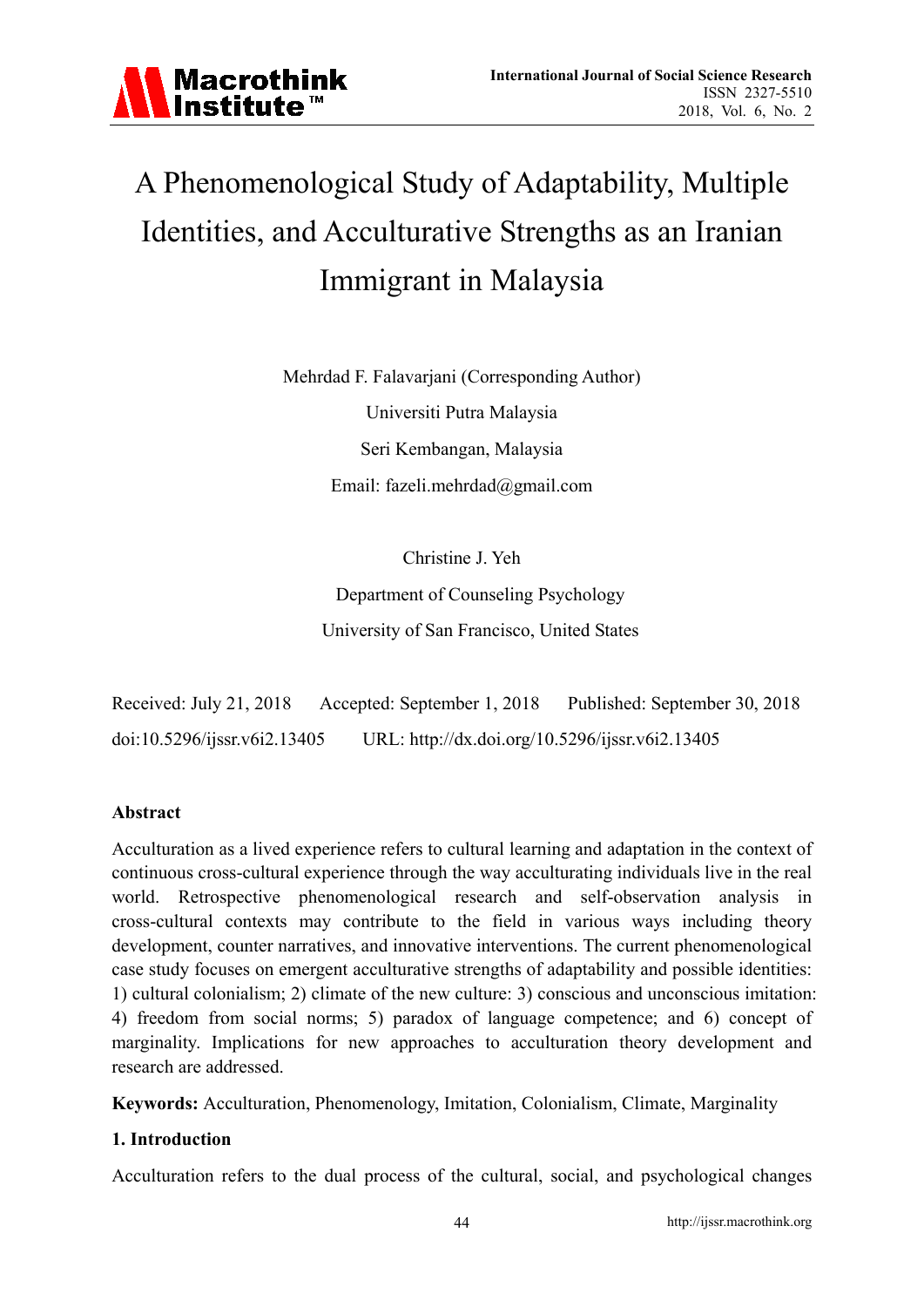

caused by the interactions between people of varied cultures (Berry, 2005). These changes can happen as a consequence of almost any intercultural contact (e.g., globalization; Arnett, 2002), According to Ward and Geeraert (2016), acculturation occurs at two levels of individual and society (Berry, 2005). Broadly, as applied to individuals, acculturation means second-cultural acquisition as a result of contact with culturally different people, groups, and social influences (Gibson, 2001). However, at the societal level, acculturation refers to cultural diffusion, for example, the transfer of cultural norms, values, behaviors, and technologies from one society to another (Berry, 2005; Ward & Geeraert, 2016).

As seen, cultural difference is a concept of living experience that acculturating individuals undergo as they move from their society of origin to a new society of settlement. The approach of studying and perceiving acculturation as lived experience has received scant attention and this contributes to a conceptualization of acculturation as almost removed from real human experience (Rudmin, 2010a, 2010b; Skuza, 2007). This conceptualization has also focused primarily on cultural challenges and psychological difficulties versus emergent cultural strengths (Yeh, Kim, Pituc, & Atkins, 2008). For example, acculturation has been mainly studied under Berry's fourfold acculturation model (Berry, 1997). This traditional approach to understanding the acculturation process (Chirkov, 2009; Rudmin, 2003, 2006; Schwartz, Unger, Zamboanga, & Szapocznik, 2010) must be expanded to demonstrate that acculturation is deeply embedded in human experience and, hence, needs be understood in terms of how it is lived. It can be difficult, however, to put acculturation into a phenomenological perspective because it does not have static boundaries (Rudmin, 2003, 2006, 2010b; Skuza, 2007). Rather, it is a pervasive, dynamic, context-specific, and complex phenomenon that is experienced somewhat differently by each acculturating individual (Rudmin, 2010a; Skuza, 2007).

The current study seeks to provide a deeper understanding of the context in which acculturation is experienced through the perspective of the first author's acculturative process as an Iranian immigrant living in Malaysia. This viewpoint is especially unique and relevant since it extends previous perspectives written about predominantly Anglo-Saxon settler countries, which focus on the specific cultural values and social policies of that country (Luke, Gordon, Alessia, & Sergio, 2018). It also represents an experience of immigration that is characterized by two countries' (Iran and Malaysia) that have similar status levels which include lenient visa policies, similar religious backgrounds, belonging to the developing country, having culturally heterogeneous people, and the availability of Iranian culture through local media and communities. There are also very few studies that focus on the lived experiences of Iranians in general (Arbabi, Yeh, Mahmud, & Salleh, 2016; Falavarjani, 2018; Falavarjani & Yeh, 2018). Finally, we seek to identify and define six important themes in the acculturation process that highlight possible identities, adaptability, and emergent acculturative strengths.

## **2. Methodology**

A phenomenological approach was implemented to allow for a complex and fluid representation of the acculturation experience (Finlay, 2009; Rudmin, 2010a; Skuza, 2007;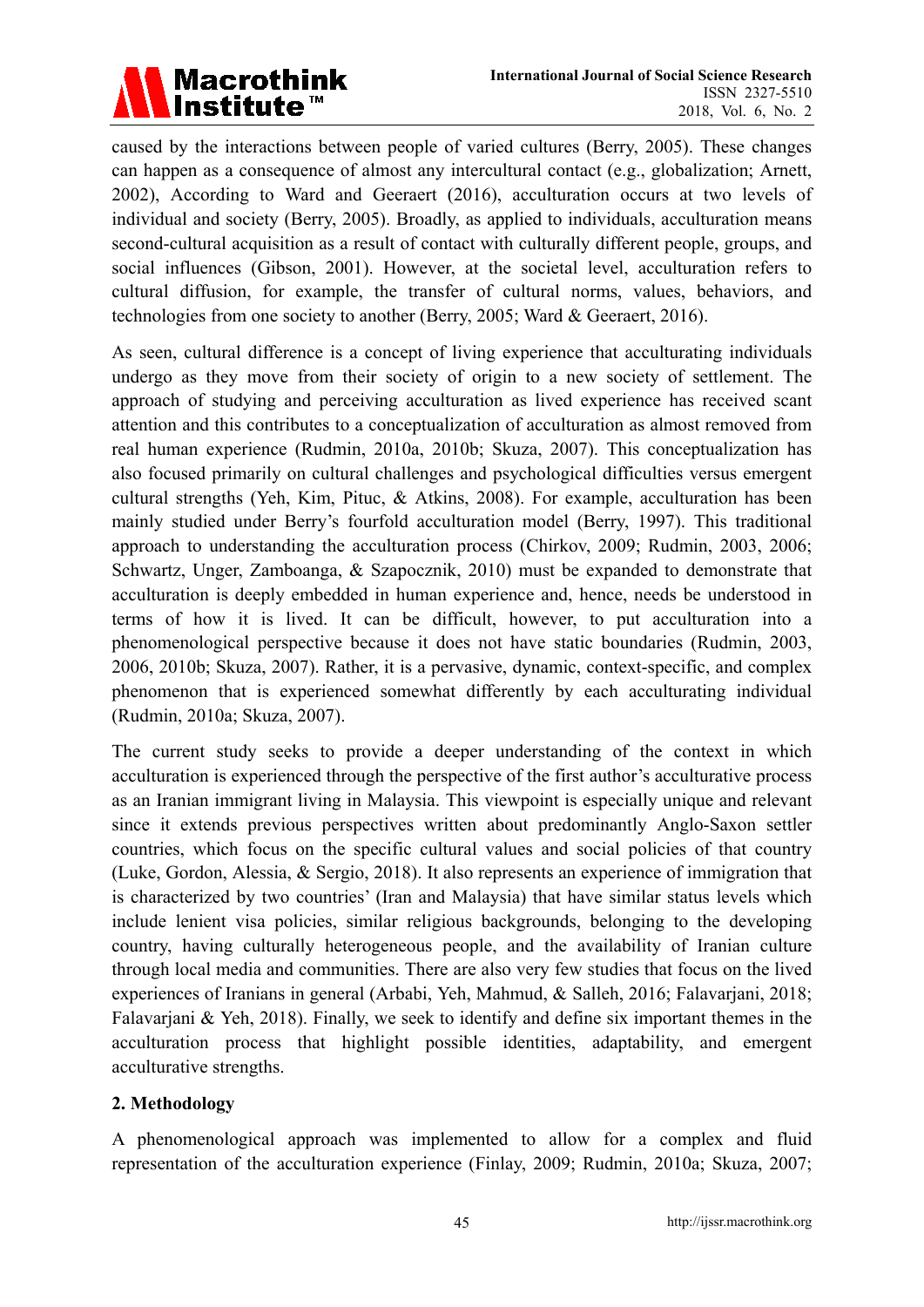

Thomas, 1912) and to extend beyond qualitative interviewing as a primary source of information (Svend, 2016). This approach is meaningful because, "*. . . phenomenology relies on naive observations and thoughtfulness, not on new data nor on literature reviews*" (Rudmin, 2006, p. 68). Rudmin (2010a, p. 315) added "the evidence of phenomenology is neither based on numeric data nor on compiled literature, phenomenological reports are relatively rare in psychology, are unlikely to be formulaic in style. However, phenomenology includes an epistemological focus that may help to clarify the weaknesses of other research methods (Finlay, 2009). Rudmin (2010 a, b) describes the phenomenological approach as a "*scholar's retrospective self-reflection*". We believe this approach offers a humanizing and reflective perspective of acculturation that honors their unique experience while simultaneously offering new and often contradictory concepts for theory building (Finlay, 2009).

The first author, Mehrdad Falavarjani, utilized a phenomenological approach as an Iranian graduate student studying in Malaysia, to illuminate and emphasize acculturation phenomena that have not been well-studied in the psychological literature. As part of this approach, a brief history of Malaysia is provided to contextualize the acculturative experience and because it is an understudied cultural setting. Offering some historical background is also necessary to understand the potential influence of minority and majority individuals on one another and allows us to focus on six important concepts in acculturation research: 1) cultural colonialism; 2) climate of the new culture: 3) conscious and unconscious imitation: 4) freedom from social norms; 5) paradox of language competence; and 6) concept of marginality. Finally, we provide a paradoxical example of acculturating individuals in terms of language competency in the history of acculturation studies. This study also seeks to examine acculturation at individual and societal levels. For each level, we: 1) prioritize the individual's experience in narrative (Gómez-Estern, & de la Mata Benitez, 2013); 2) provide confirming and corroborating examples; and 3) connect the lived experience and applications of the phenomenon to extend beyond the author's unique context and life.

## **3. Acculturation Concepts**

#### *3.1 Acculturation Context: Malaysia*

According to Reid's (2010) research on the history of Malaysia, Malaysia, along with the US and Australia, is best viewed as an immigrant society. The most recent Census Bureau's population survey (2016) reports that Malaysia has a population of 28.3 million of which 91.8% were Malaysian citizens and 8.2% were non-citizens. The citizens comprise the ethnic groups Bumiputera or Malay (67.4%), Chinese (24.6%), Indians (7.3%) and others (0.7%). Thus, 35.6% of the population consists of immigrants and minority groups. In addition, the survey reports that 60.4% of the population practices Islam; 19.2% Buddhism; 9.1% Christianity; 6.3% Hinduism; and 2.6% traditional Chinese religions such as Taoism. The rest, 2.4%, is accounted for by other faiths, including Animism, Folk religion, Sikhism and other belief systems. However, this data may be misleading as acknowledging the religion of Islam is a requirement for being Malay in the sense of the Malaysian Constitution. Therefore, the Malay by law is Muslim, their language is Malay, and they must govern by Malay rulers.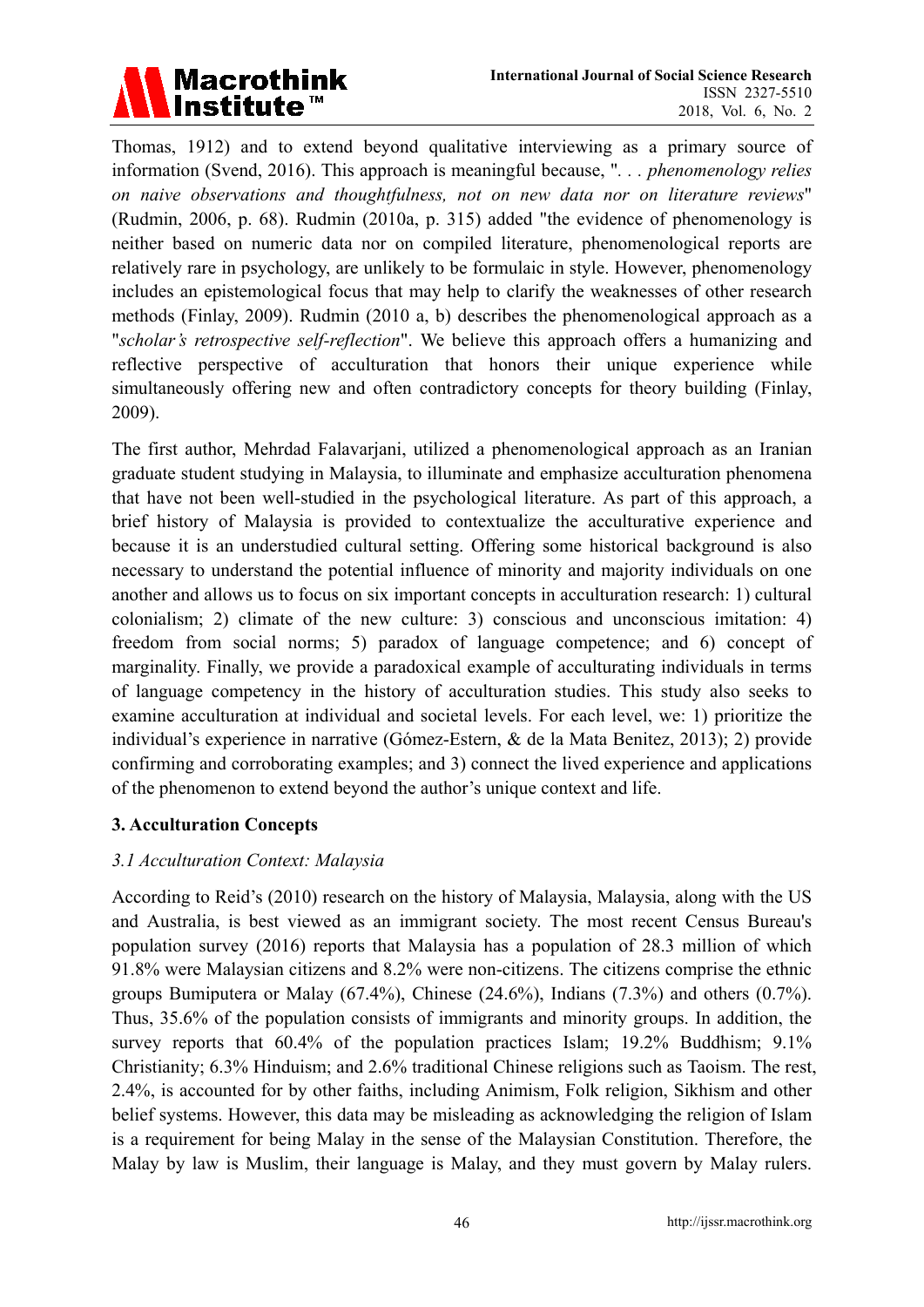

Although Malaysia's law and jurisprudence are based on the English common law, Muslim law is applicable only to Muslims, and is restricted to family law and religious observances.

Based on this history, there has been much debate on whether Malaysia is a secular state or an Islamic state. In addition, the cultural context of Malaysia is multiethnic, multicultural, multireligious, and multilingual. These diverse communities uphold distinct cultural identities, favoring a separationist ideology. Among these, there are huge numbers of legal and illegal international workers and international students occupied in Malaysia. Malaysia is a country with a long history of intercultural relations. This cultural priority has created a unique society where it is far more complex than the multicultural societies in other parts of the world with a liberal or multiculturalist preference in the law and policy towards minority groups and acculturating individuals.

#### *3.2 Cultural Colonialism*

According to Boas (1888/1940), acculturation is a phenomenon that universally processes: "*It is not too much to say that there are no people whose customs have developed uninfluenced by foreign culture that has not borrowed arts and ideas which it has developed in its own way*" (p. 631). He noted the acculturative admixture of English language with several other languages. Thus, the acculturation process at both social and individual levels is not always an infra-acculturation process, in which the "majority" culture influences the "minority" culture and the "minority" will assimilate somehow to the majority culture. In contrast, the process can alternatively be supra–acculturation (from a perceived lower status culture to a higher status culture).

Relatedly, Kohn (2010) describes colonialism as a practice of supremacy, which subjugates one dominant group of people to the other minority group, entailing the political, economic, and military control over a dependent land. The term "colony" originates from the Latin word "colonus", meaning farmer. Hence, the practice of colonialism usually refers to the transfers of inhabitants to a new land, where the arrivals settled as permanent citizens while embracing the political and cultural allegiances to the country of origin. This focus on acculturation research on "dominant cultures" such as the US, Canada, Australia and New Zealand has emphasized how relatively "less powerful" immigrants and ethnic minorities, including indigenous peoples, adjust or assimilate to the dominant, majority culture. This research often times has a unidirectional focus and offers limited insight of how the majority cultures in fact learn and benefit from the strengths and assets of the immigrant community (Rudmin et al. 2016). In fact, Rudmin, Wang, and Castro (2016) assert that in acculturation terms, colonialism refers to the process in which the minority group is the political, military, economic, and cultural dominant group, and the native-born, demographic majority has to acculturate to the colonialist minority and ripe for improvement by acculturation.

#### *3.3 Conscious and Unconscious Replication*

In Mehrdad's, own acculturative experiences, conscious acculturative replication was first observed when he attended class at the University and saw an Iranian female classmate wear a kerchief, in an uncommon way. In fact, it resembled the Malaysian style of dress. After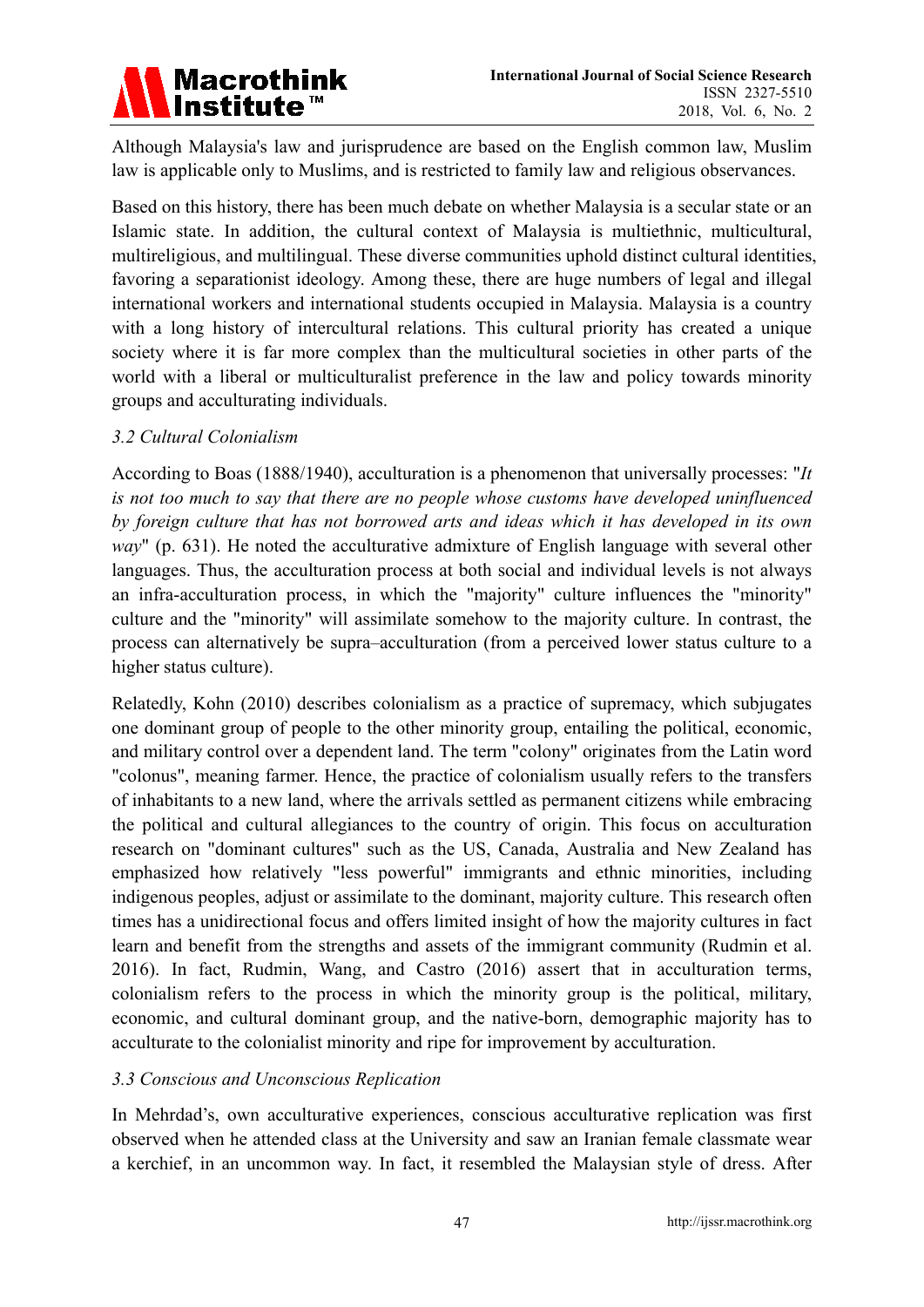

class, out of curiosity, he approached her and asked about her reason for wearing this kerchief. She explained "*through following the Malay style of wearing a scarf, I have a sense of belonging*". She continued "*I am the only foreign girl in the class and you are the only male, I believe I should integrate with them and this helps me to socialize*". Also, he was surprised when he saw many international students, especially African Nigerian males, in the university wear a Malay shirt in public. He also observed Iranian students wear a traditional Malay cloth instead of a suit or an Iranian dress, in their doctoral defense.

The interest in sharing cultural practices extended to language use and habits in Malaysia. For example, the catchy term of "la" among the people of Malaysia was regularly used among Iranian immigrants. In this practice, "la" is added to the end of the word such as "okay-la" which is very common in the everyday communication among Malaysians. This practice has been widely adopted by international students so they are able to have a smooth conversation with locals since it delivers a sense of humor and familiarity. However, Mehrdad was not aware of this practice until he took the English exam in graduate school. In the speaking part of this exam with a local examiner, he subconsciously used the expression "okay-la" to show his understanding of her explanation. This common phrase spurred a smile from the examiner, as it allowed her to see how this term has changed the phonology of the English language.

Nonetheless, examining conscious and unconscious imitations and replications could potentially contribute to acculturation research since it can reveal more about the behavior of acculturating individuals. One of the striking challenges in acculturation studies is that they often do not focus on specific and often non-consequential attitudes, strategies, and behavior that culminate into larger acculturative shifts. Since social psychologists have previously indicated that attitudes often connect to outcome behaviors (Glasman & Albarracín, 2006), mimicry behaviors may be effective variables to measure if attitudes accompany behavior or if the imitative behaviors lead to new attitudes and social identities.

## *3.4 Freedom from Social Norms*

Traditional approaches to acculturation research often focus on distress, oppression, or other negative conditions as outcome variables. However, we examine the developing strengths of acculturating individuals. Historically, living in another country has been depicted as a rewarding experience for artists, and there is abundant evidence that many creative individuals produce their best work while living abroad. In fact, all four winners of the Nobel Prize in literature from Ireland (Yeats, Shaw, Beckett, and Heaney) spent significant portions of their lives living in another country. In addition to writers, many famous painters, (e.g., Gauguin and Picasso) and composers (e.g., Handel, Prokofiev, etc.) created many of their most admired works while living abroad. As shared by the novelist Richard Stern:

*"Once I went [abroad], it was extremely exciting for me to become a new personality, to be detached from everything that bound me, noticing everything that was different. That noticing of difference was very important. How things were said that were different, the different formulas"* (Cf. Csikszentmihalyi, 1996, p. 129).

As the first author reflects, a positive aspect of being new to a country is the freedom one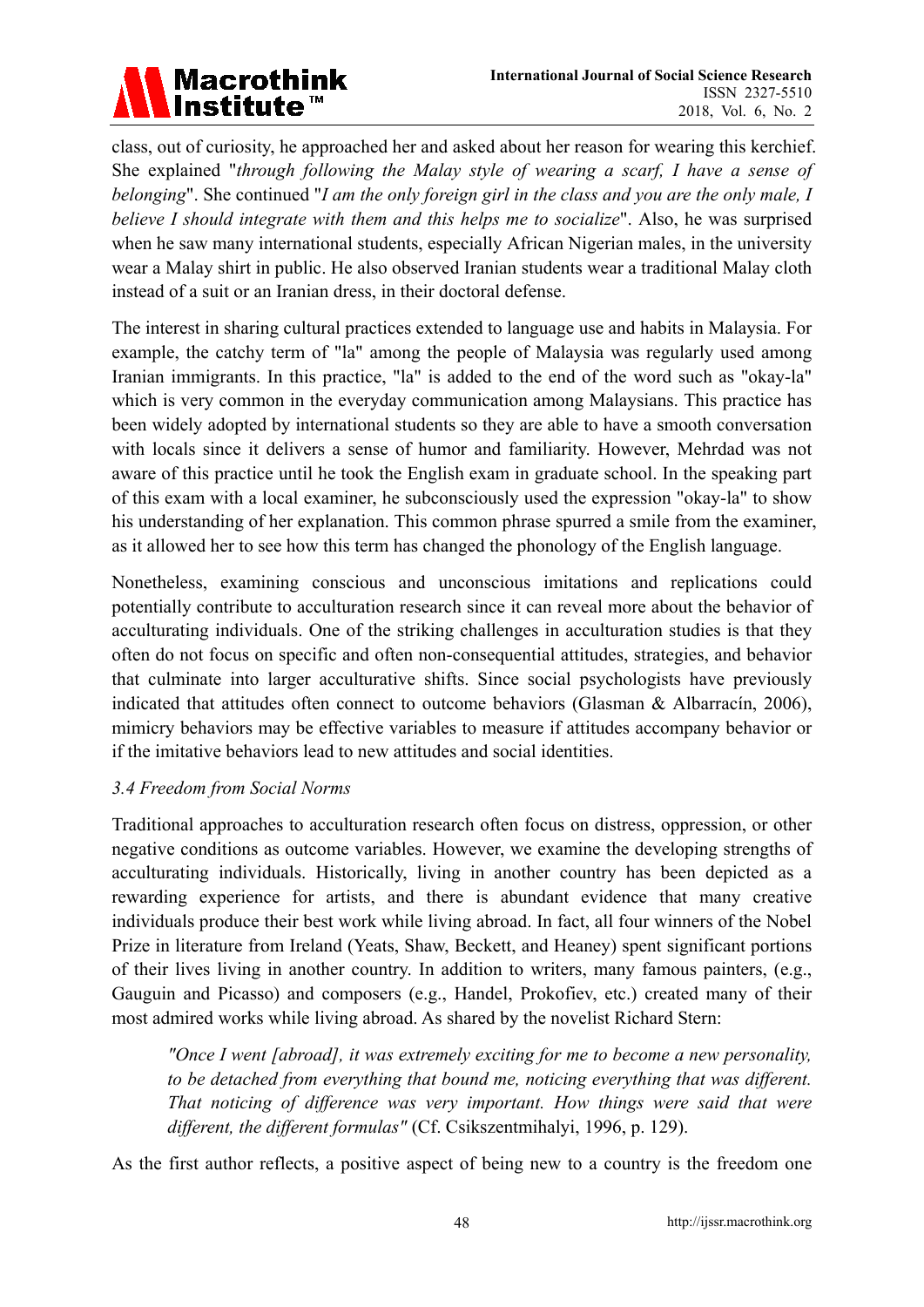

experiences when released from the social norms of one's first culture, while being exempted from the social norms of the new culture. One is autonomous because those around you have few expectations of how you should behave. In the case of Iranians living in Malaysia, Vijenthi Nair (11 June 2011) explicitly describe this as follows: "*Most Iranians in Malaysia bask in the comforts of a life free from ideological pressures and from, in one exile's words*".

In addition, Siamak, 40, has, like many Iranian professionals, started his own business, Yummy Restaurant, switching the menu from burgers to kebabs. He shares, "*This is the place where we can have a normal life without fear*". Hence, the freedom of social norms may be a certain factor that allows acculturating individuals to feel liberated from the social norms and limitations and brings about the cognitive freedom and inspiration to pursue and accomplish creative works.

#### *3.5 Climate of the New Culture*

Another important factor in acculturation studies that has received almost no attention, is the impact of the physical environment including the influence of climate and geographical features on the intellect and the emotions of individuals. In the first author's own acculturative experience, climate was a significant attraction and factor in the adaption of Iranian students. He observed a great number of students from North of Iran living near the Caspian Sea where the tropical, hot, and humid climate is similar to that of Malaysia. These Iranian immigrants adapted well and in fact extended their residence in Malaysia. This life satisfaction extended beyond the geographical environment with Malaysia. At various social events, parties, and ceremonies, Mehrdad observed how they enjoyed eating and drinking the local Malay food and drinks outdoors whereas he (as an Iranian from the middle of Iran was accustomed to dry weather) could barely tolerate the food and climate since he always felt uncomfortably hot when consuming spicy food in such humid weather.

Hence, the role of climate in cultural adaptation has received minimal attention in research (Scheffran, Marmer, & Sow, 2012). We believe that individuals immigrating from a very different climate (e.g., from dry to humid climate), may experience a difficult adjustment. It might be useful for future researchers to investigate this variable and assess whether those who live in the same climate in both the home and host culture will better adapt to the new environment and how this similarity may influence their home and host cultural identities.

## *3.6 Paradoxical Example of Language*

According to the acculturation literature, language competence has been recognized as one of the most important aspects of a culture and the cultural assimilation or biculturalism (Kang, 2006; Lewin, 1945; Masgoret & Ward, 2006; Wilson, Ward, & Fischer, 2013). For example, Rudmin, (2006) expressed that since cultural knowledge and abilities, for example, language competence, cannot be "unlearned" or "shed", acculturation may always lead to some degree of biculturalism. However, the validity of this claim has not been adequately tested or examined. We present a few paradoxical cases that reveal the host culture's language competence may not reliable enough to universally explain the acculturative process of acculturating individuals.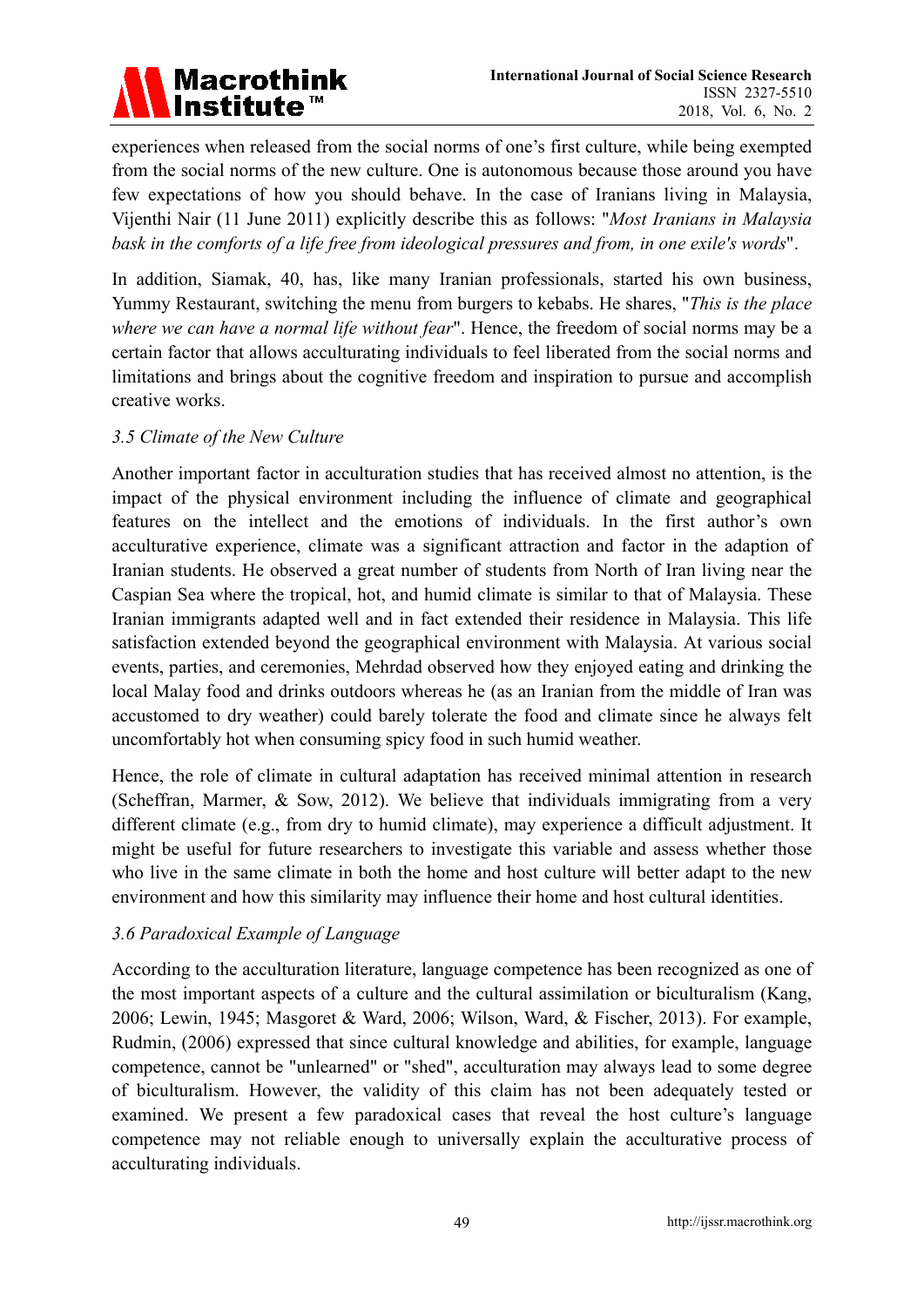

The first author played volleyball twice a week along with other Iranian fellows. In this group, there was also a German man who was married to a Muslim Malay. He became friends with the German man, and invited him to his Persian dinner parties. The man was psychologically healthy and worked at one of the prestigious mobile companies in Malaysia. He soon noticed that the German man didn't speak Malay and choose to maintain his Christianity despite being married to a Muslim Malay. However, he did mention "*I just symbolically converted to Islam in order to marry my Malay spouse*". He did not practice any Muslim traditions, and in fact, kept his Christianity traditions. In addition, he spoke German fluently and English at a basic level to get by.

Second, the first author noted that one of his Iranian friends, had difficulty passing the minimum university requirement in English. Since he had non-graduate student status, he was given six months to improve his language performance. He hired a female Canadian English tutor to help tutor him. He soon met her husband, who was married to a Chinese-Malaysian businessman who only spoke English and never learned Malay.

Third, the first author was a well-known statistician a well-known university since he conducted statistical workshops for graduate students. Thus, students occasionally consulted with him about their statistical problems. In fact, once an Arab Yemeni female doctoral student asked him to help her with one of her statistical problems in her dissertation. After consulting her, she asked him to teach her privately in her house as she could not come to the university. She lived with her brother who married a Malay Muslim. After several sessions, Mehrdad noticed, as she explained, her brother could not speak Malay at all and communicated with his spouse in English. They also have a four-year old child as well. He asked, "*What language does the boy speak*?", "*he only speaks English and recently we came to know that he must speak Arabic as well*", the girl replied. I asked "*Why not Malay*!", "*I do not know, is it important?",* She replied.

Fifth, when the first author was a research assistant at Monsh University, Malaysian Campus, one of his duties was to teach statistics to undergraduate students. He taught three Chinese, one Indian, two Portuguese and one Pakistani student. The Chinese, Indian and Portuguese students were born in Malaysia, but the Pakistani student was born in London and held a Pakistani-British identity. None of the students were able to speak, or write their own heritage language. Nor did any of his students have language proficiency in Malay. However, with the exception of the Pakistani-British student, all students recognized themselves as Malaysian, clearly claiming and expressing a national identity. However, the Pakistani-British student revealed more of a cosmopolitan identity.

Finally, as an Iranian graduate student studying the acculturative experience of Iranians living in Malaysia, the first author originally followed the traditional approach of the Berry acculturation Model (Berry, 1970, 1980), Using this framework, his results seemed paradoxical. For example, respondents were asked to rate their Malay language proficiency on a 4-point Likert-type scale (not at all  $= 1$ , a little bit  $= 2$ , good  $= 3$ , and fluent  $= 4$ ), the frequency of 184 "not at all", 118 "a little bit", 19 "good" and 7 "fluent" was obtained in his sample ( $N = 328$ ). In addition, using the Vancouver Acculturation Index developed by Ryder,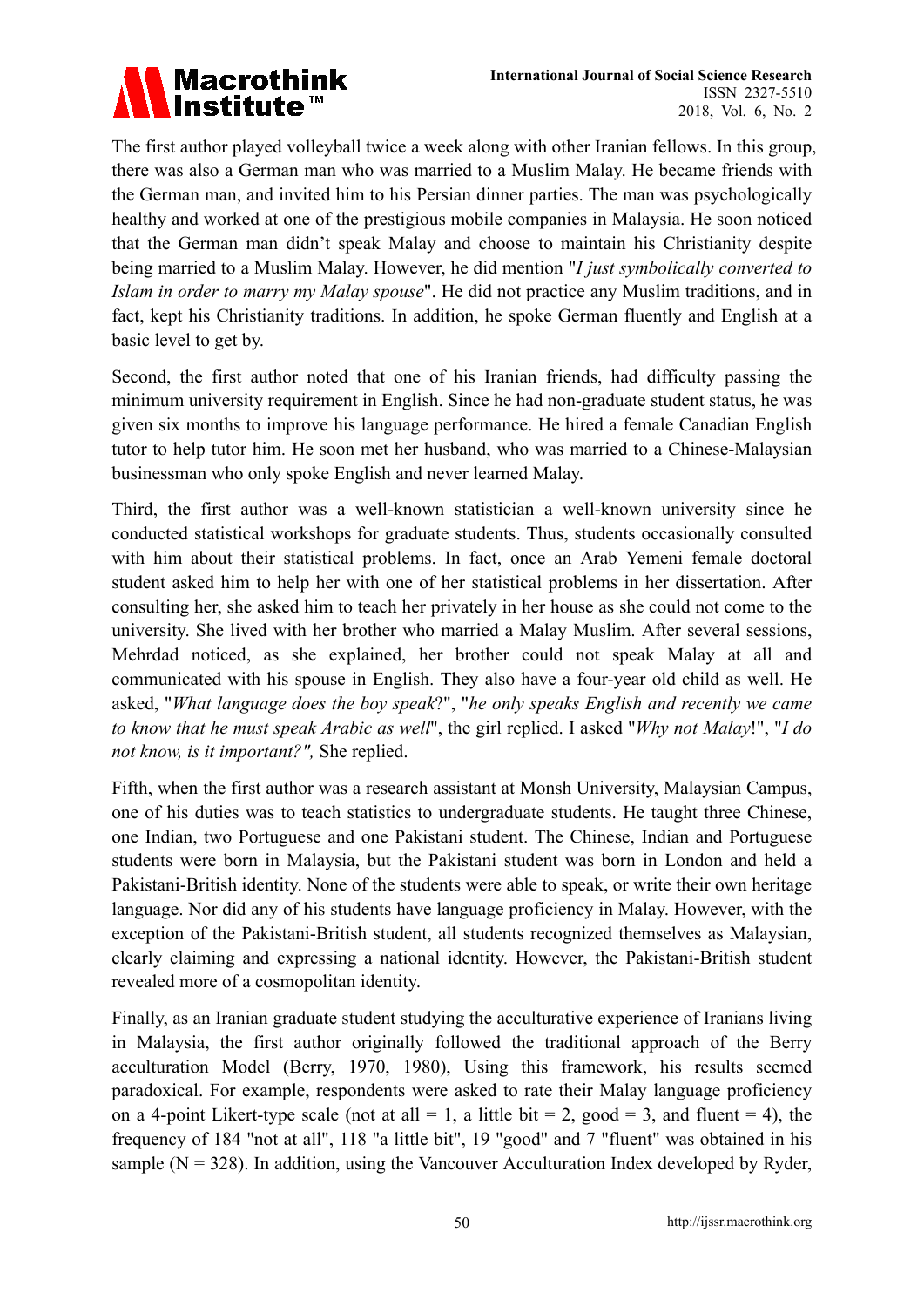

Alden, and Paulhus (2000), through midpoint scale spilt, the figures of 35, 11, 156, and 98 were noted for the marginal, assimilation, separation and integration, categories respectively. However, he found no correlation and no significant difference across the language groups. In fact, no assimilationists even spoke Malay at a basic level.

The cases described included a few resemblances. First, the acculturation process in Malaysia in comparison to western cultures highlights a dominant influence of the English language in western cultures (Rudmin, 2006). Second, the perceptions of cultural superiority shape the extent to which individuals are acculturated. Underpinned by cognitive-dissonance theory (Festinger, 1962), people from a perceived "superior" culture, do not feel pressure to assimilate to Malay culture which may be considered a lower status culture in comparison to their home culture. From the examples described, the immigrants who married Malay individuals did not embrace many core aspects of the culture such as language or daily traditions. This supports the idea that the acculturation process is an infra-acculturation process, especially when the host culture is not integrated with prominent cultures within the country.

## *3.7 The Concept of Marginality in Malaysia*

A complex concept in acculturation is the idea of marginalization (Rudmin, 2003). This concept fluctuates in both meaning and measurement across the fields of anthropology, sociology, psychology, and among individuals who belong to the dominant or minority community (Rudmin, 2006). Researchers delineated marginality as a bicultural condition for minorities (Berry, 1970, pp. 239-241; Sommerlad & Berry, 1970, p. 24). For instance, Glaser (1958, p. 34) stated that bicultural competence results in a marginal person who "favors a pluralistic society in which he can feel identified with several ethnic groups."(p.34). However, Wirth (1945) articulated that such a concept for minority groups as follows;

"A group of people who, because of their physical or cultural characteristics, are singled out from others in the society in which they live for differential and unequal treatment, and who therefore regard themselves as objects of collective discrimination."

In a similar vein, the marginalized are a distinctive social group, whose rights are singled out by the dominant members of the host society and resulting in unequal treatment leading to acts of discrimination, social ostracism, and oppression. The notion of marginalization is further developed in the field of cross-cultural psychology. For example, Berry (1970) wrote that socio-cultural marginality was established from "a set of conditions characteristic of cultural contact between two groups, one dominant over the other" and that psychological marginality is a "*Characteristic of persons in the marginal situation. . . Traits thought to be included in this pattern are: aggression, suspicion, uncertainty, victimization-rejection, anxiety, and a lack of solidarity*." Further, Berry (1980, p. 260) stated that minority individuals of different cultural backgrounds who move into acculturative contact with the dominant culture can contribute to the minority groups' experience with marginality. This is often caused by a crisis of choice between conflicting cultural identities and attitudes, and forcing the minority individual to choose between the acculturation options of assimilation, rejection, or integration.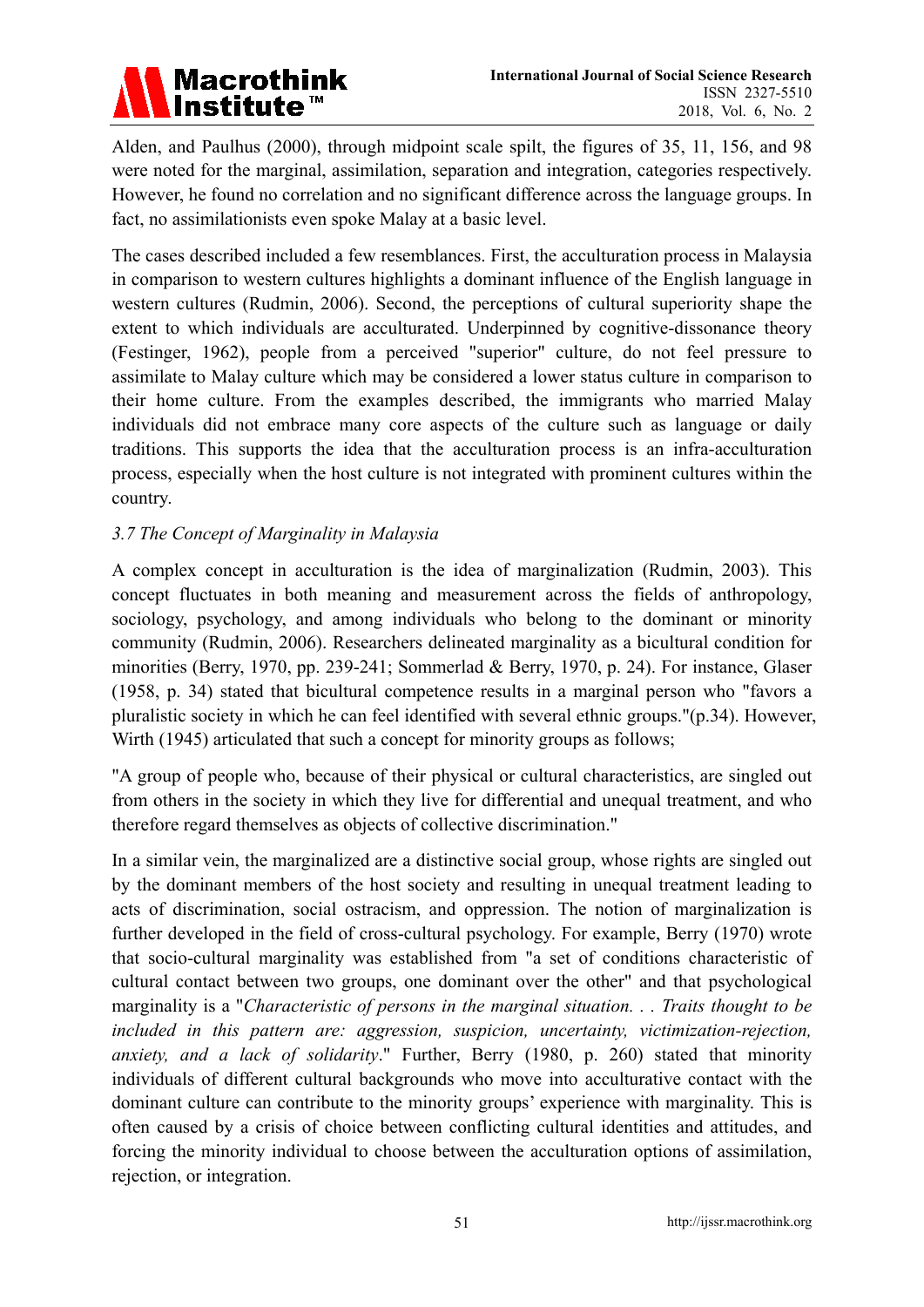

In cross-cultural psychology, marginalization as rejection of both dominant and minority cultures was not mentioned in the 1970s and 1980s because it had not yet been conceived as an option arising from a decision, but instead marginality was conceived as the default consequence of continuing in the original situation of bicultural marginality. Born (1970), an American anthropologist, had theorized that four modes of acculturation are adaptive responses to stress faced in a new culture, namely acculturative stress of marginals who reject both dominant and minority cultures.

In 1972, Berry, Evans, & Rawlinson logically reasoned that there should be a type of acculturation defined by minorities, to say "no" to the minority culture and "no" to the dominant cultural society, but have it called "inherently contradictory" (p. 29) for a cultural group to so choose its own demise. In 1976, "deculturation (saying no to the minority and dominant culture)" was adapted for such a group, but a proviso said: "*Common sense and pilot work indicated that such an outcome was not chosen by anyone*". In other words, "It should be noted that attitude items suitable for the deculturation response are almost never accepted in a population; thus, no scale has been developed to assess it" (Berry, Kalin, & Taylor, 1977, p. 132). However, the deculturalism construct was confounded with acculturative stress later in 1983;

*" . . . it is accompanied by a good deal of collective and individual confusion and anxiety [and] is characterized by striking out against the larger society and by feelings of alienation, loss of identity, and what has been termed acculturative stress. This option is deculturation, in which groups are out of cultural and psychological contact with either their traditional culture or the larger society. . . When stabilized in a non-dominant group, it constitutes the classical situation of 'marginality'* "(Berry, 1983, p. 69).

However, Morrell (2001) argued that marginality does not necessarily mean "excluded" and such a construct could be misinterpreted:

*"Excluded is the wrong word, because it denotes being deliberately 'shut out'. They are only 'shut out' as a result of the normal social processes we all unconsciously subscribe to, and abide by, not as an act of deliberate social exclusion directed solely at them… In a certain sense, they can be said to have excluded themselves by their own deviance, by being 'square pegs in round holes'. As such, definitions involve deliberation or blame, which is a misleading and non-insightful element in the definition. So 'marginals' and 'outsiders' are more neutral and thus more appropriate labels for them".* 

In line with Morrell's criticism, Rudmin and Ahmadzadeh (2001) excoriated that the ethical concept to be labeled for minority groups needs greater care and attention. They expressed the idea that Marginality concept should reflect theory and assessment of Marginalization. The rejection of both minority and dominant cultures should be conceived as "*I prefer something other than those two cultures*" but not as "*I am distressed because I chose to have no cultural society*" (Rudmin, 2003, 2006). This distress is not a necessary aspect of detesting two cultures or of preferring something else, it can be psychological needs of human's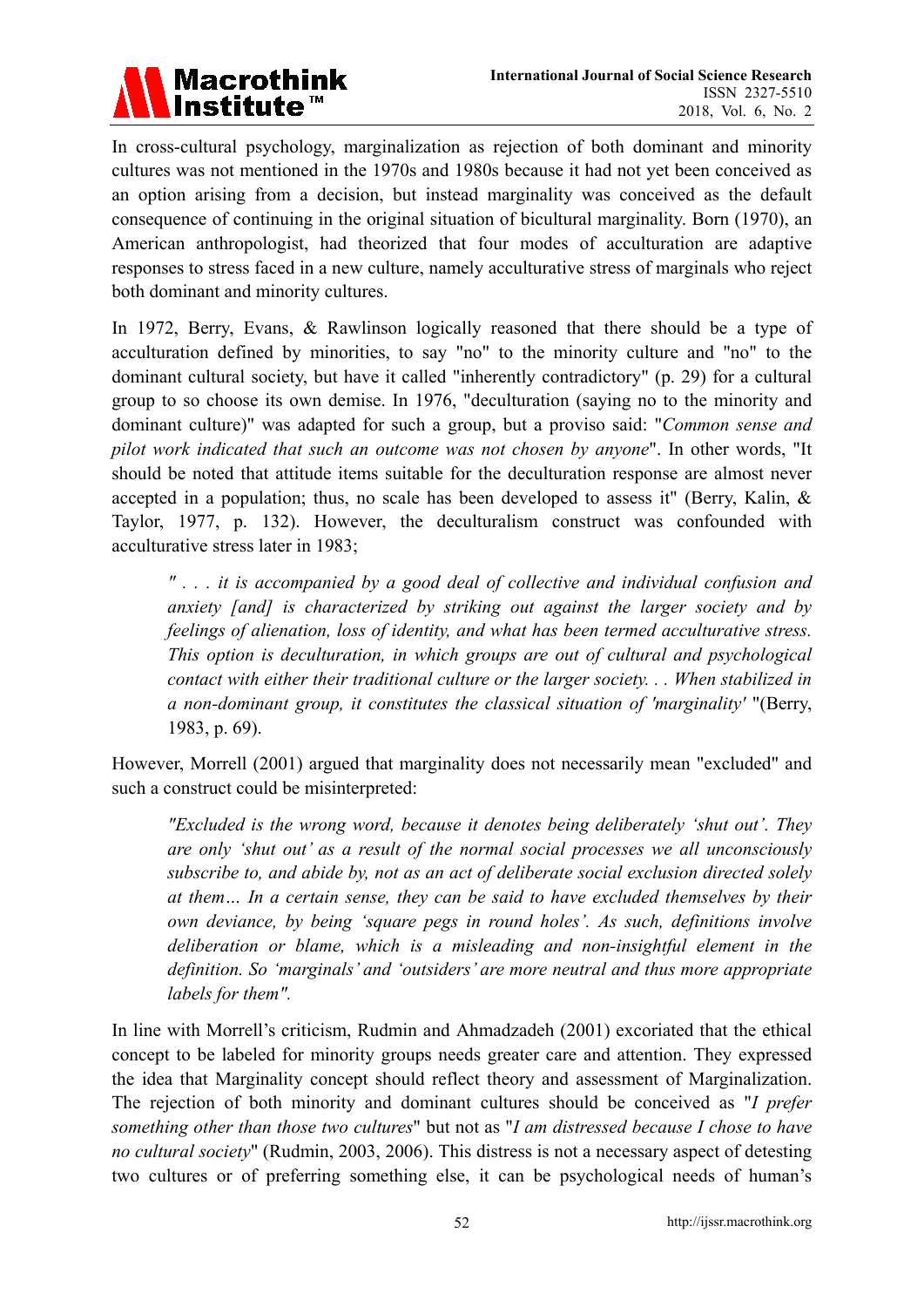

self-acculturalization (Maslow, 1970), a preference for a sub-culture, or a third culture. Thus, saying NO to both cultures should be called "multiculturalism" or "cultural autonomy" rather than deculturalism (Rudmin & Ahmadzadeh, 2001).

In the first author's own acculturative experience, however, the term minority seems to express marginality as new concepts such as bohemianism and cosmopolitanism, illustrate living styles in the context of Malaysian society. The term bohemian has a French origin, and was first used in the English language in the nineteenth century. According to the American College Dictionary, a bohemian is "a person with artistic or intellectual tendencies, who lives and acts with no regard for conventional rules of behavior." Therefore, the bohemians originally were associated with unorthodox or anti-establishment political or social viewpoints, which were often expressed through free love, frugality, and/or voluntary poverty and established to describe the marginal and impoverished artists, writers, journalists, musicians, and actors in major European cities. However, the unorthodox or anti-establishment political or social viewpoints in Malaysia can be seen through the rejection of simple life style and live like—how they assume—westerners live.

However, the term cosmopolitan, originated from the Greek term kosmopolites which denotes "citizen of the world". The term has been adopted to express the idea that all people, regardless of their political and social attachment, are inhabitants in a single community. Historically, cosmopolitanism was first explicitly used by Cynic Diogenes, a Socratically inspired philosopher in the West, in the fourth century BCE. It is mentioned that "*when he was asked where he came from*, he replied, *I am a citizen of the world* [kosmopolitês]" (Diogenes Laertius VI 63). In a similar vein, in the study of Iranians in Norway, Rudmin and Ahmadzadeh (2001) described that some Iranian families in their home spoke English. They did not speak Norwegian and/or Farsi because they wanted their kids to be accepted into the global American culture. Hence, this phenomenon should be recognized and acknowledged since it is persuasive and seen in other cultures.

## **4. Conclusion**

Although acculturation studies have been in existence for many decades, they have yet to explore the important role of geographic location, contexts, and the specific communities being investigated. Through the first author's own acculturative experience in Malaysia—we present phenomenological observations that are not well represented in the acculturation research literature, and in fact are paradoxical to the history of acculturation studies. These experiences are common in many parts of the world, yet are invisible due to their basis in non-dominant societies such as the US. However, new acculturation theory needs to be developed to integrate these phenomena into more encompassing explanations and to further interrogate the existing trend of acculturation research to focus primarily on immigration to the US, Canada, Australia, Europe and other "high status" countries.

## **Acknowledgement**

This research received no specific grant from any funding agency in the public, commercial, or not-for-profit sectors.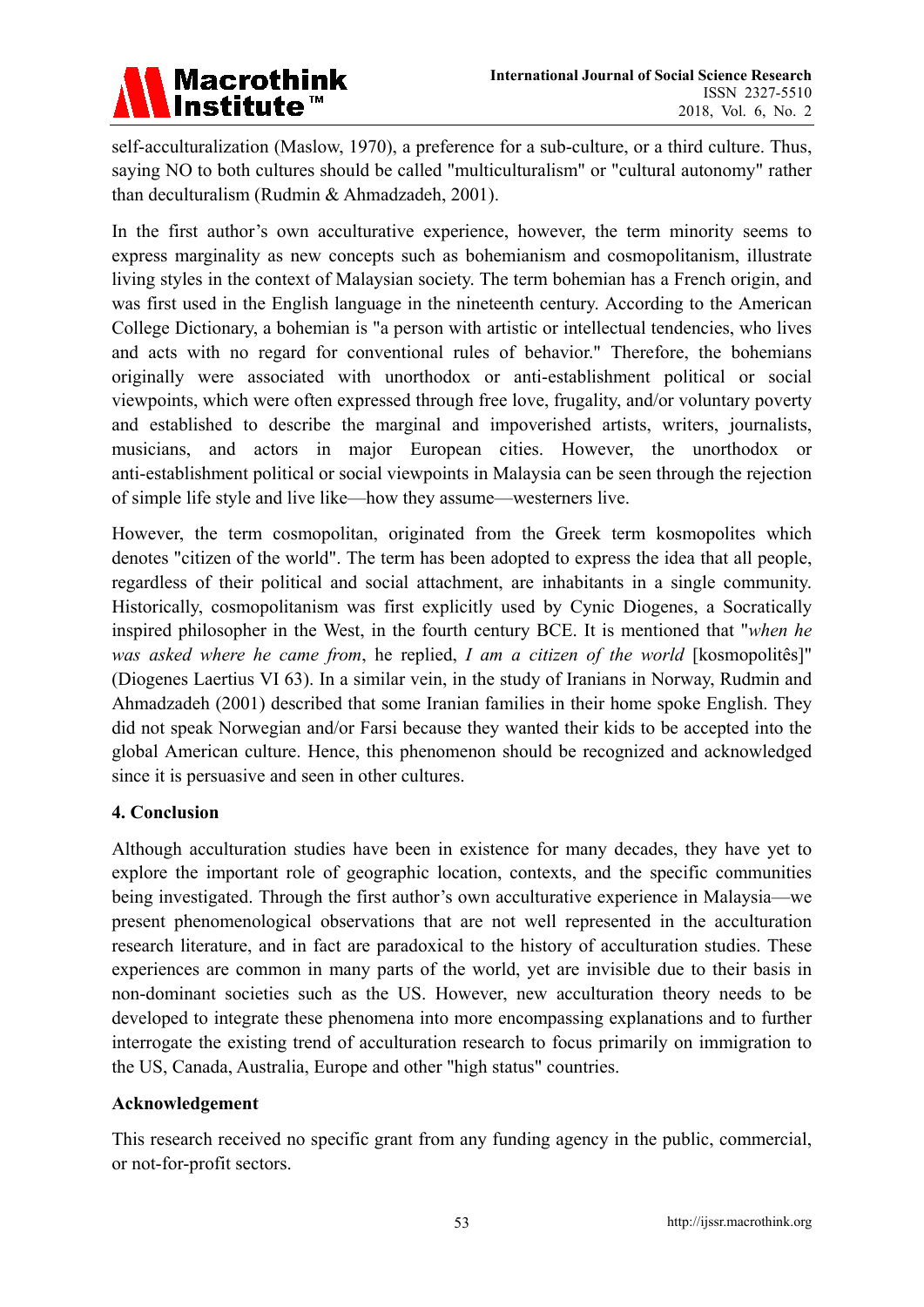

#### **References**

Arbabi, K., Yeh, C. J., Mahmud, Z., & Salleh, A. (2016). From monocultural to multicultural: adaptation of Iranian immigrant adolescents in Malaysia. *Journal of Adolescent Research*, *32*(3), 371-402. http://dx.doi.org/10.1177/0743558416630811

Arnett, J. J. (2002). The psychology of globalization. *American Psychologist*, *57*(10), 774.

Berry, J. W. (1970). Marginality, stress and ethnic identification in an acculturated Aboriginal community. *Journal of Cross-Cultural Psychology*, *1*(3), 239-252. http://dx.doi.org/10.1177/ 135910457000100303

Berry, J. W. (1980). Social and cultural change. In H. C. Triandis & R. W. Brislin (Eds.), *Handbook of cross-cultural psychology*. Boston, MA: Allyn and Bacon.

Berry, J. W. (1983). *Acculturation: A comparative analysis of alternative forms*. New York: University Press of America.

Berry, J. W. (1997). Immigration, acculturation, and adaptation. *Applied Psychology*, *46*(1), 5-34. http://dx.doi.org/ 10.1111/j.1464-0597.1997.tb01087.x

Berry, J. W. (2005). Acculturation: Living successfully in two cultures. *International Journal of Intercultural Relations*, *29*(6), 697-712. http://dx.doi.org/10.1016/j.ijintrel.2005.07.013

Berry, J. W., Evans, C., & Rawlinson, H. (1972). *Post-secondary educational opportunity for the Ontario Indian population*. Toronto: Ontario Government Bookstore.

Berry, J. W., Kalin, R., & Taylor, D. M. (1977). *Multiculturalism and ethnic attitudes in Canada*. Ottawa: Ministry of Supply and Services.

Boas, F. (1888/1940). *The aims of ethnology*. Reprinted in F. Boas, Race, language, and culture (pp. 626-638). New York: Macmillan.

Born, D. O. (1970). Psychological adaptation and development under acculturative stress: Toward a general model. *Social Science & Medicine* (1967), *3*(4), 529-547. http://dx.doi.org/ 10.1016/0037-7856(70)90025-9

Chirkov, V. (2009). Critical psychology of acculturation: What do we study and how do we study it, when we investigate acculturation? *International Journal of Intercultural Relations*, *33*(2), 94-105. http://dx.doi.org/10.1016/j.ijintrel.2008.12.004

Falavarjani, M. F. (2018). Acculturation. In L. Lambert & N. Pasha-Zaidi (Eds). *An introduction to psychology for the Middle East (and beyond)* (p.398). Newcastle Upon Tyne, The UK: Cambridge. ISBN (13): 978-1-5275-1182-8

Falavarjani, M. F., & Yeh, J. C. (2018). The impact of acculturation identification and acculturative stress on creativity among Iranian immigrants living in Malaysia, *Journal of Ethnic and Migration Studies*, *44*(13), 2219-2239, http://dx.doi.org/10.1080/1369183X. 2017.1366301

Festinger, L. (1962). *A theory of cognitive dissonance*. The US: Stanford University Press.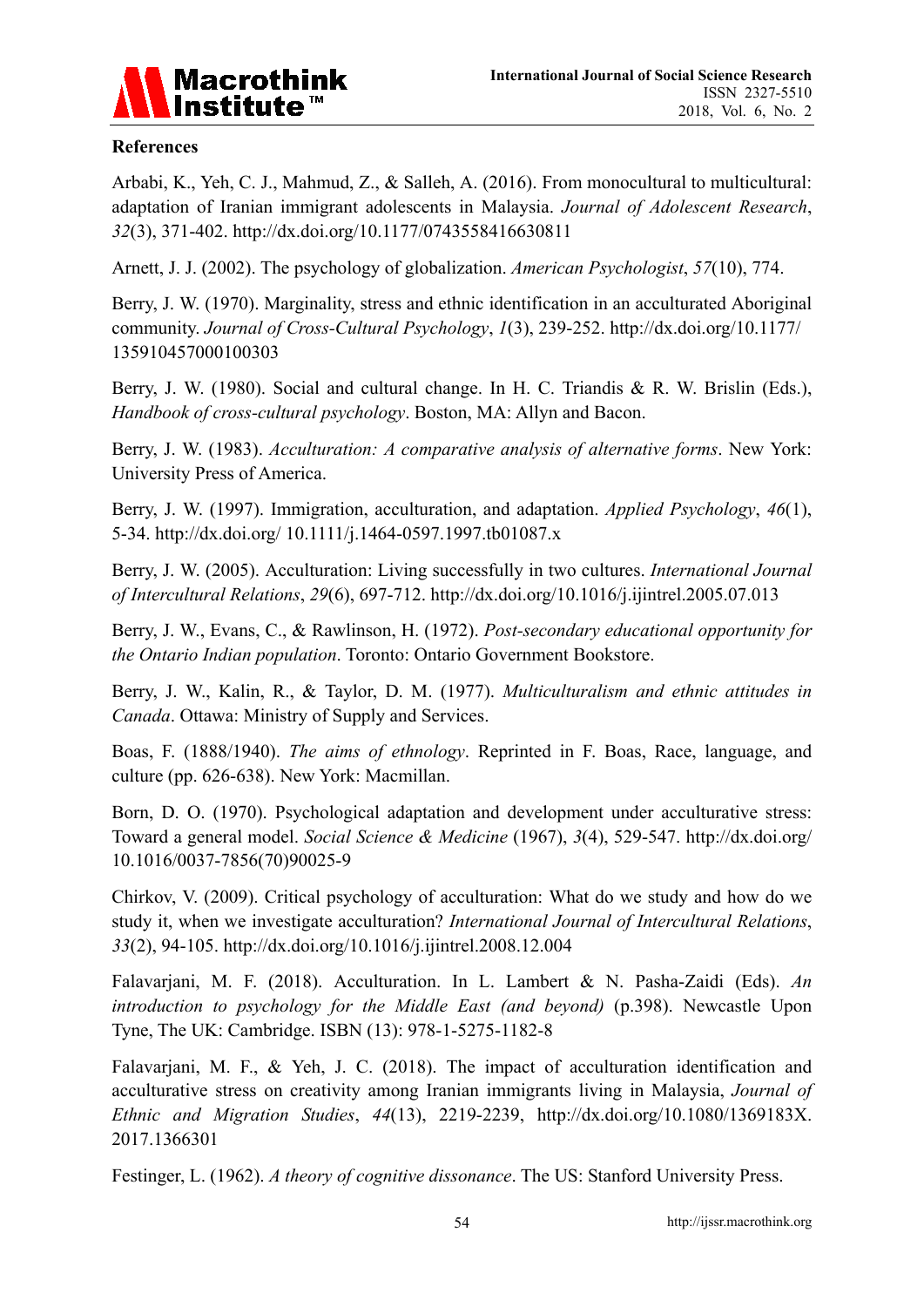

Finlay, L. (2009). Debating phenomenological methods. *Phenomenology & Practice*, *3*(1), 6-25.

Gibson, M. A. (2001). Immigrant adaptation and patterns of acculturation*. Human Development, 44*(1), 19-23. https://doi.org/10.1159/000057037

Glaser, D. (1958). Dynamics of Ethnic Identification*. American Sociological Review*, *23*(1), 31-40. http://dx.doi.org/ 10.2307/2088621

Glasman, L. R., & Albarracín, D. (2006). Forming attitudes that predict future behavior: a meta-analysis of the attitude-behavior relation. *Psychological Bulletin*, *132*(5), 778-822. http://dx.doi.org/ 10.1037/0033-2909.132.5.778

Kang, S. M. (2006). Measurement of acculturation, scale formats, and language competence: Their implications for adjustment*. Journal of Cross-Cultural Psychology*, *37*(6), 669-693.

Kohn, M. (2010). Post-colonial theory. In D. Bell (Ed.), *Ethics and World Politics* (pp. 200-218). Oxford: Oxford University Press.

Lewin, K. (1945). *Resolving social conflicts*. New York: Harper and Row.

Malaysia Census Bureau. (2016). Population & demography: Percent of distribution of population by ethnic group, Malaysia. Retrieved from Link

Masgoret, A. M., & Ward, C. (2006). Culture learning approach to acculturation. In D. L. Sam & J. W. Berry (Eds.), *The Cambridge handbook of acculturation psychology* (pp. 58-77). New York, NY, US: Cambridge University Press. http://dx.doi.org/10.1017/CBO9780511489891.008

Maslow, A. H. (1970). Motivation and personality (2nd Ed., Vol. 2), New York: Harper & Row.

Morrell, P. (2001). On deviance, marginality and social exclusion. http://www.homeoint.org/morrell/otherarticles/marginality.htm

Rudmin, F. W. (2003). Critical history of the acculturation psychology of assimilation, separation, integration, and marginalization. *Review of General Psychology*, *7*(1), 3-37.

Rudmin, F. W. (2006). Debate in science: The case of acculturation. *AnthroGlobe Journal*, Retrieved Nov 1, 2015, from http://www.anthroglobe.info/docs/rudminf\_acculturation\_061204.pdf

Rudmin, F. W. (2010a). Phenomenology of acculturation: Retrospective reports from the Philippines, Japan, Quebec, and Norway. *Culture & Psychology*, *16*(3), 313-332.

Rudmin, F. W. (2010b). Editorial: Steps towards the renovation of acculturation research paradigms: What scientists' personal experiences of migration might tell science? *Culture & Psychology*, *16*(3), 299 – 312. https://doi.org/10.1177/1354067X10371140

Rudmin, F. W., & Ahmadzadeh, V. (2001). Psychometric critique of acculturation psychology: The case of Iranian migrants in Norway. *Scandinavian Journal of Psychology*, *42*(1), 41-56.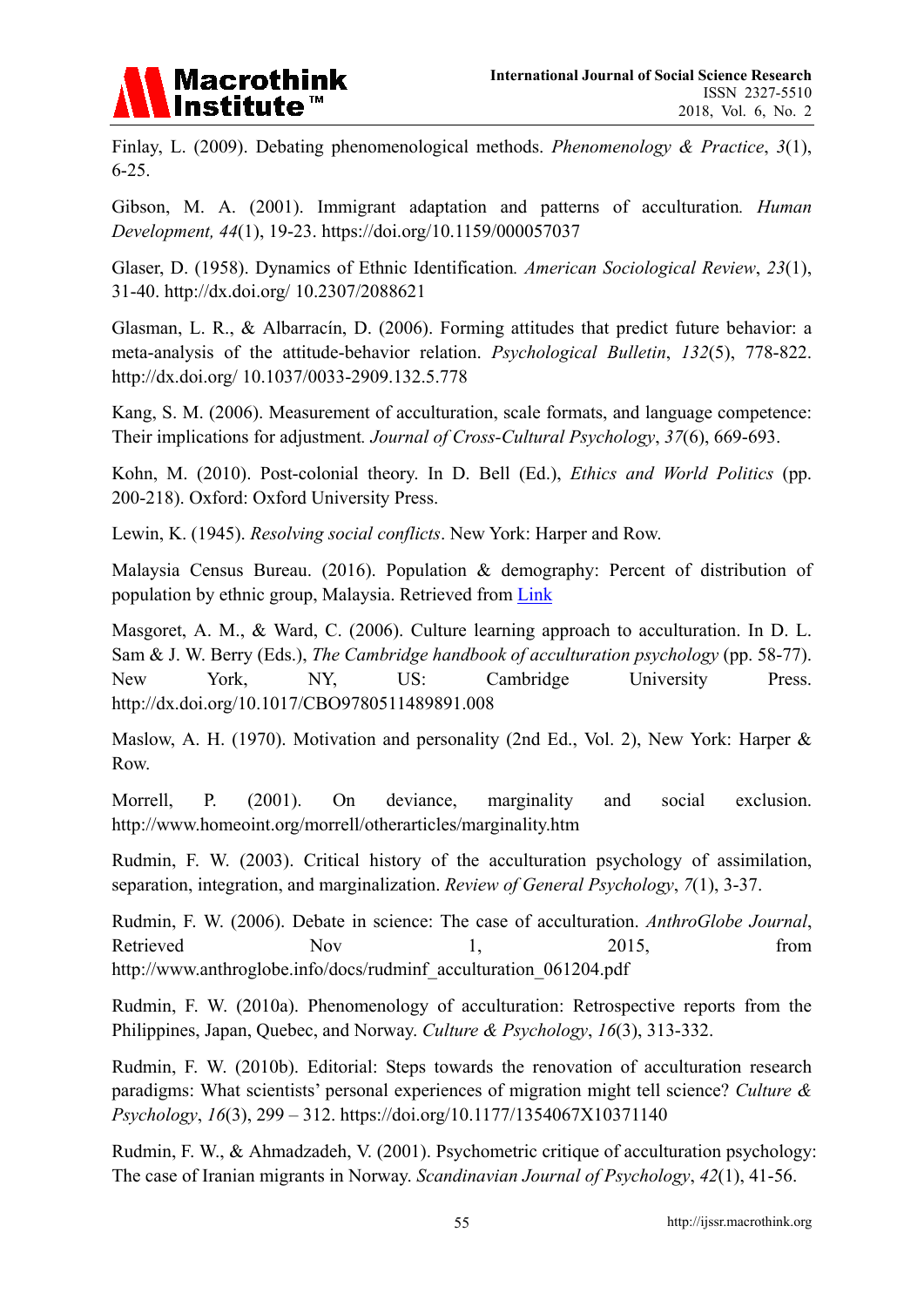

Ryder, A., Alden, L., & Paulhus, D. (2000). Is acculturation unidimensional or bidimensional? A head-to-head comparison in the prediction of personality, self-identity and adjustment. *Journal of Personality and Social Psychology*, *79*(1), 49-65.

Scheffran, J., Marmer, E., & Sow, P. (2012). Migration as a contribution to resilience and innovation in climate adaptation: Social networks and co-development in Northwest Africa. *Applied Geography*, *33*, 119-127. https://doi.org/10.1016/j.apgeog.2011.10.002

Schwartz, S. J., Unger, J. B., Zamboanga, B. L., & Szapocznik, J. (2010). Rethinking the concept of acculturation: Implications for theory and research. *American Psychologist*, *65*(4):237-51. HTTP://DX.DOI.ORG/ 10.1037/a0019330.

Skuza, J. A. (2007). Humanizing the understanding of the acculturation experience with phenomenology. *Human Studies*, *30*(4), 447-465.

Sommerlad, E. A., & Berry, J. W. (1970). The role of ethnic identification in distinguishing between attitudes towards assimilation and integration of a minority racial group. *Human Relations*, *23*(1), 23-29. http://dx.doi.org/10.1177/001872677002300103

Svend, B. (2016). Methodological breaching experiments: Steps toward theorizing the qualitative interview. *Culture & Psychology*, *22*(4), 520-533. HTTP://DX.DOI.ORG/ 10.1177/1354067X16650816

Thomas, W. I. (1912). Race psychology: Standpoint and questionnaire, with particular reference to the immigrant and the Negro. *American Journal of Sociology*, *17*(6), 725-775.

Vijenthi Nair (11 June 2011). Iranians feeling at home in Malaysia. *The Star*. Retrieved 19 August 2015 from Link.

Ward, C., & Geeraert, N. (2016). Advancing acculturation theory and research: The acculturation process in its ecological context. *Current Opinion in Psychology*, *8*, 98-104. https://doi.org/10.1016/j.copsyc.2015.09.021

Wilson, J., Ward, C., & Fischer, R. (2013). Beyond culture learning theory: What can personality tell us about cultural competence? *Journal of Cross-Cultural Psychology*, *44*(6), 900-927. https://doi.org/10.1177/0022022113492889

Wirth, L. (1945). The problem of minority groups. In R. Linton (Ed.). *The science of man in the world crisis* (pp. 347–372). New York: Columbia University Press.

Yeh, C. J., Kim, A. B., Pituc, S. T., & Atkins, M. (2008). Poverty, loss, and resilience: The story of Asian immigrant youth. *Journal of Counseling Psychology, 55 (1),* 34-48. http://dx.doi.org/10.1037/0022-0167.55.1.34

## **Copyright Disclaimer**

Copyright for this article is retained by the author(s), with first publication rights granted to the journal.